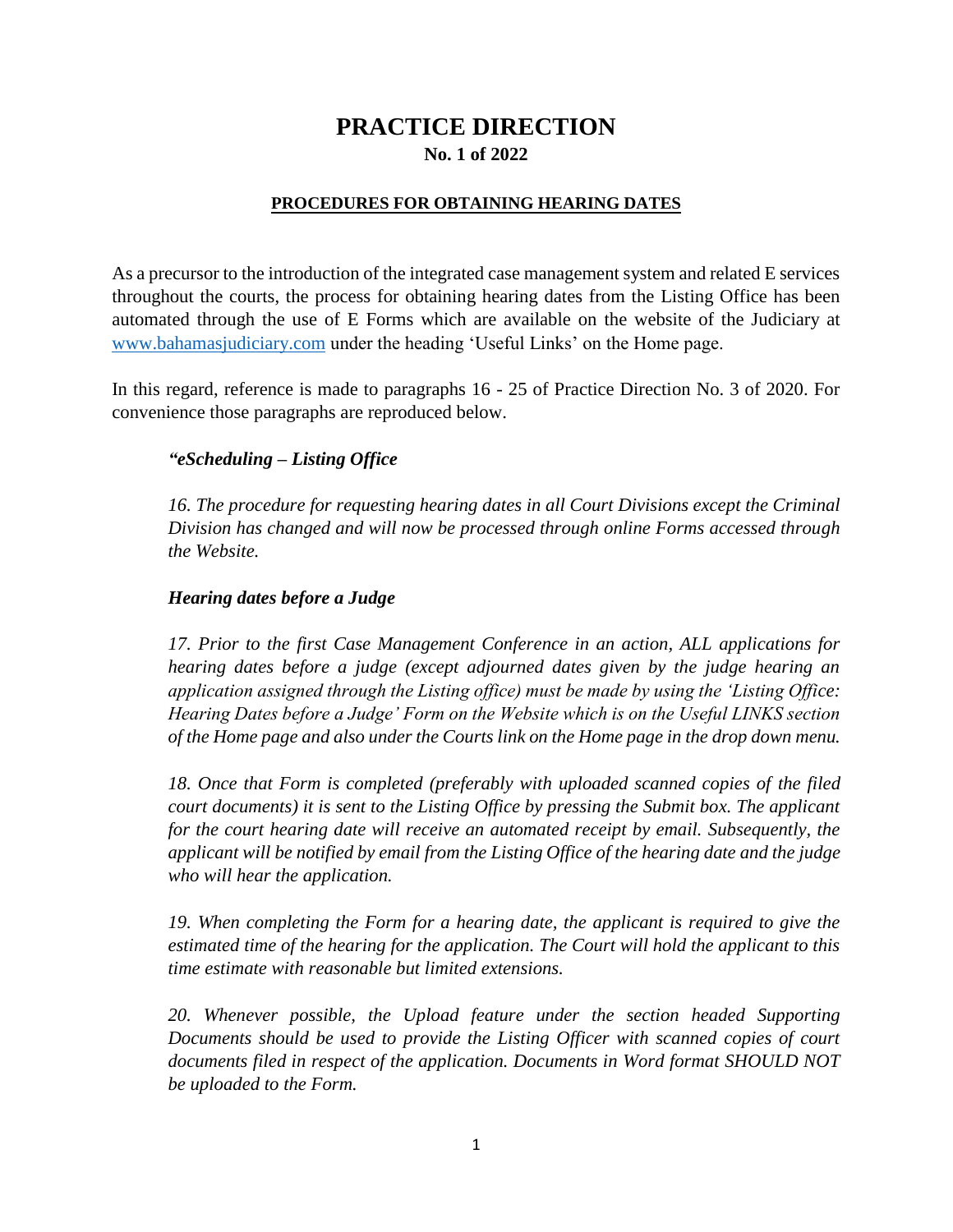*21. In cases of extreme urgency, counsel may communicate directly with the Listing Officer by email or telephone to obtain a hearing date before the Duty Judge.* 

*22. After the first Case Management Conference, all further requests for court hearing*  dates or a trial date in the action must be made by letter or email directly to the Clerk of *the judge who is assigned to the action and copied to the judge and the Listing Officer.* 

### *Hearing dates before Registrar/Deputy Registrars/Assistant Registrars*

*23. ALL applications for hearing dates before a registrar (except adjourned dates given by the registrar hearing an application assigned through the Listing office) must be made by using the 'Listing Office: Hearing Dates before a Registrar' Form on the Website which is on the Useful LINKS section of the Home page and also under the Courts link on the Home page in the drop down menu.*

*24. The other procedures and practices relating to obtaining dates before a judge in paragraphs 18 – 20 above apply, mutatis mutandis, to registrars.*

*25. In cases of extreme urgency, counsel may communicate directly with the Listing Officer by email or telephone to obtain a hearing date before a registrar. There is a short tutorial on the use of the Hearing Dates Forms for Judges and Registrars posted on the Website."*

## *I. Hearing dates through the Listing Office prior to the first Case Management Conference*

The primary function of the Listing Office is to administratively process applications for court hearing dates which are assigned by judges and registrars.

In this regard, **NOTICE IS HEREBY GIVEN that effective as of 6 June, 2022, subject to paragraphs 21 and 25 of Practice Direction No. 3 of 2020 (as set out above), all applications for court hearing dates through the Listing Office by or on behalf of an attorney MUST be made by completing and submitting the appropriate E Form.** Persons who are not familiar with the use of the E Forms should view the instructional tutorials on the website.

*Pro se* litigants may continue to apply to the Listing Office for hearing dates by letter, email or by completing and submitting the relevant E Form.

The automated procedure for obtaining court hearing dates through the Listing Office involves the following steps:

(1) person requesting a hearing date ("applicant") must submit a completed E Form with uploaded pdf versions of the supporting filed court documents;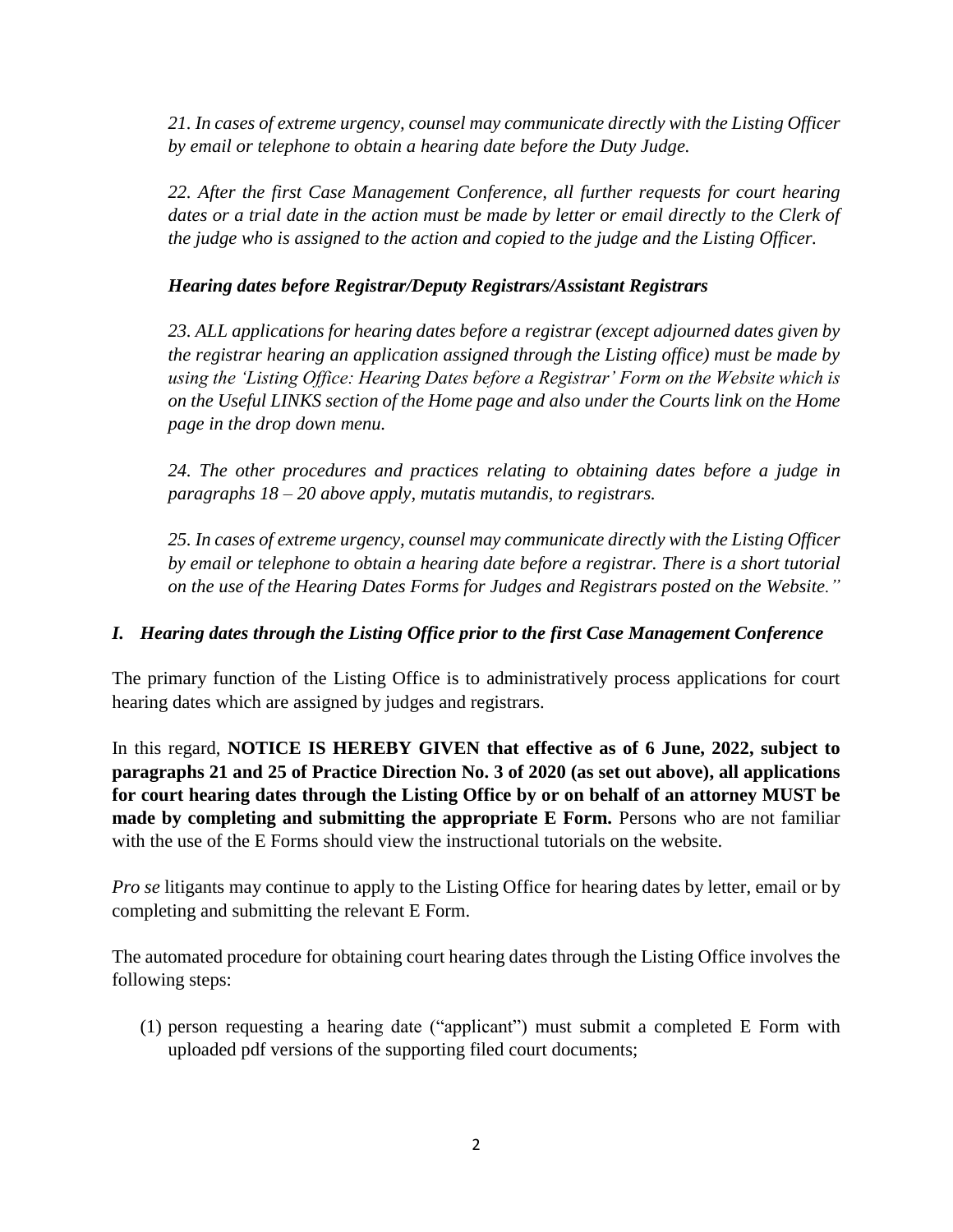(2) the applicant will receive an automated email from the Listing Office acknowledging receipt of the request for a hearing date in the following terms:

> *"Your application for a Hearing Date before a Judge* [or where appropriate a Registrar] *has been submitted directly to the Listing Office of The Supreme Court of The Commonwealth of The Bahamas. The Court will attempt to accommodate Counsel but the hearing date(s) will ultimately be fixed by the Court on the basis of its calendar.*

> *The intention is that the Listing Office will, within 14 working days from receipt of the E Form requesting a hearing date (with the uploaded relevant filed court documents), provide you with the date for the hearing of the application before a designated judge* [or where appropriate a Registrar]*. You will be notified by email if that time period is, in a specific case, extended.*

> *If you are not provided with the hearing date for the application within the abovementioned 14 day period, and you have not received a communication from the Listing Office extending that period, you should send a follow up email to resolutiondesk@courts.gov.bs requesting a review of the process. In that email, you must state the date when the E Form request was submitted to the Listing Office. You should receive a response to your follow up email within 5 working days of the follow up enquiry."*

- (3) the Listing Office obtains hearing date from the judge or registrar;
- (4) within 14 working days from receipt of the E Form submitted under paragraph (1) above, the Listing Office will provide the applicant with the date for the hearing of the application before a designated judge or registrar;
- (5) in the event that there is a delay in locating the court file or there is some other reason why the date cannot be given within the abovementioned 14 day period, the applicant will be notified by email of the extension of the time period for providing a hearing date;
- (6) if the applicant is not provided with the hearing date for the application within the abovementioned 14 day period, and he/she has not received a communication from the Listing Office extending that period under paragraph (5) above, the applicant must send a follow up email to [resolutiondesk@courts.gov.bs](mailto:resolutiondesk@courts.gov.bs) requesting a response to the E Form request for a hearing date made under paragraph (1) above. In that email, the applicant must state the name of the parties in the case, the case number and the date when the E Form request was submitted to the Listing Office under paragraph 1 above;
- (7) within 7 working days of receiving the follow up email mentioned in paragraph (6) above, the applicant will receive from the Office of the Registrar a response specifying the date of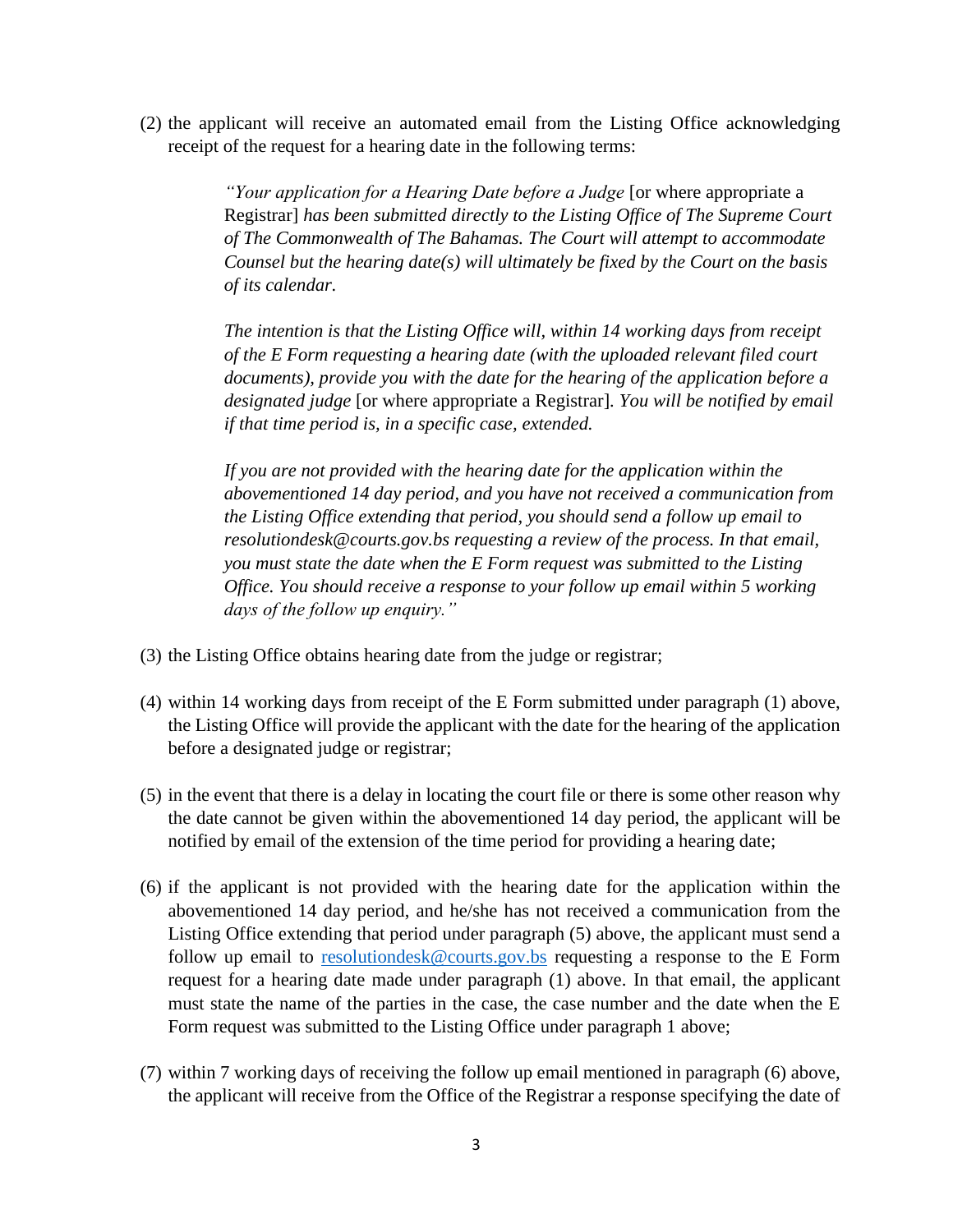the hearing or an explanation for the delay. In the event that there has been a delay, the email will state when the hearing date will be communicated to the applicant;

(8) in the event that a hearing date has not been given to an applicant within 40 days of submitting the E Form request to the Listing Office under paragraph (1) above, and the applicant has not received a communication from the Listing Office extending that period, he/she must send an email to [resolutiondesk@courts.gov.bs](mailto:resolutiondesk@courts.gov.bs) **addressed to the Office of the Chief Justice** providing the information specified in paragraph (6) above and the date of the email, if any, sent under paragraph (7) above.

### *II. Hearing dates before a Judge after the first Case Management Conference*

Reference is made to paragraph 22 of Practice Direction No. 3 of 2020 – as set out above. The following procedure applies **to a request to a judge for a hearing date made after the first Case Management Conference in a case:**

- (1) applicant sends an email to the Clerk of the Judge who is assigned to the case requesting a hearing date with copies of the relevant filed court documents,;
- (2) within 14 working days from receipt of the email sent under paragraph (1) above, Clerk of the Judge will provide the applicant with the date for the hearing of the application;
- (3) in the event that there is a delay in locating the court file or there is some other reason why the date cannot be given within the abovementioned 14 day period, the applicant will be notified by email of the extension of the time period for providing a hearing date;
- (4) if the applicant is not provided with the hearing date for the application within the abovementioned 14 day period, and he/she has not received a communication from the Clerk of the Judge under paragraph (3) above extending that period, the applicant must send a follow up email to [resolutiondesk@courts.gov.bs](mailto:resolutiondesk@courts.gov.bs) requesting a response to the application for a hearing date under paragraph (1) above. In that email, the applicant must state (i) that a post Case Management Conference request was made for a hearing date; (ii) the date when the request was sent to the Judge's Clerk; (iii) the name of the Judge; (iv) the name of the parties in the case; and (v) the case number.
- (5) within 7 working days of receiving the follow up email mentioned in paragraph (4) above, the applicant will receive from the Office of the Registrar a response specifying the date of the hearing or an explanation for the delay. In the event that there has been a delay, the email will state when the hearing date will be communicated to the applicant;
- (6) in the event that a hearing date has not been given to an applicant within 40 days of submitting the request to the Clerk of the Judge under paragraph (1) above, and the applicant has not received a communication from the Office of the Judge extending that